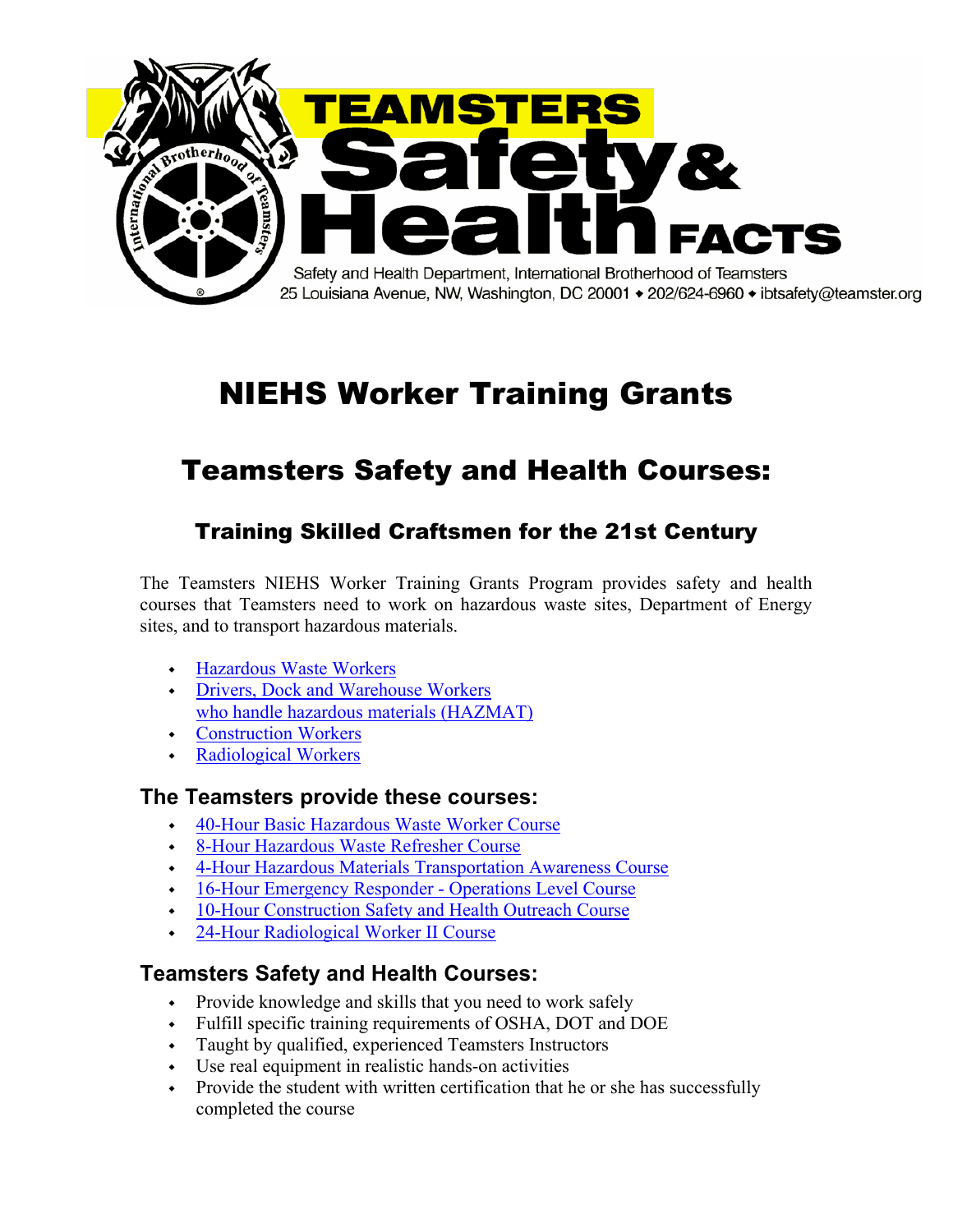# **Training where you need it:**

The Teamsters provide safety and health training at no cost to the student throughout the United States. Teamsters Training Centers conduct courses at their own facilities and can transport instructors and equipment to hold courses at hazardous waste sites, construction projects, company locations and union halls ... anywhere.

To find out when and where courses are scheduled, or to request a course for 10 or more workers at your Local Union or work site, please contact the Teamsters Training Center nearest you:

Joint Council #25 Training Trust Fund Teamsters Local Union 251 Central/Southern Region Training Center Eastern Region Training Center Pontiac, IL E. Providence, RI 815/842-9994 401/434-4740

Construction Teamsters Training and Teamsters Local Union 631 Fontana, CA Las Vegas, NV 909/349-0565 702/651-0344

Teamsters Local Union 282 Teamster Local Union 509 Job Training Trust Fund Training Center Lake Success, NY Cayce, SC 516/488-2822 803/796-6172

Teamsters Local Union 519 Teamsters Joint Council #7 Training Center Training Center Knoxville, TN San Francisco, CA 865/546-8373 415/344-0085

Upgrading Fund of So. California Construction Industry Training Trust

 (Hazardous Materials Transportation Only)

# **Teamsters Instructors**

Teamsters Instructors have experience working in construction, remediation and HAZMAT transportation. Each instructor has completed the DOE Basic Instructor Training Program and the OSHA 500 Construction Trainer Course. The Teamsters certify each instructor after a period of supervised instructing and evaluation. In order to maintain this certification, each instructor attends an annual Instructor Development Program that includes new regulations and work practices, practice teaching, and courses in specific health and safety topics. Each Instructor is certified in first aid and CPR.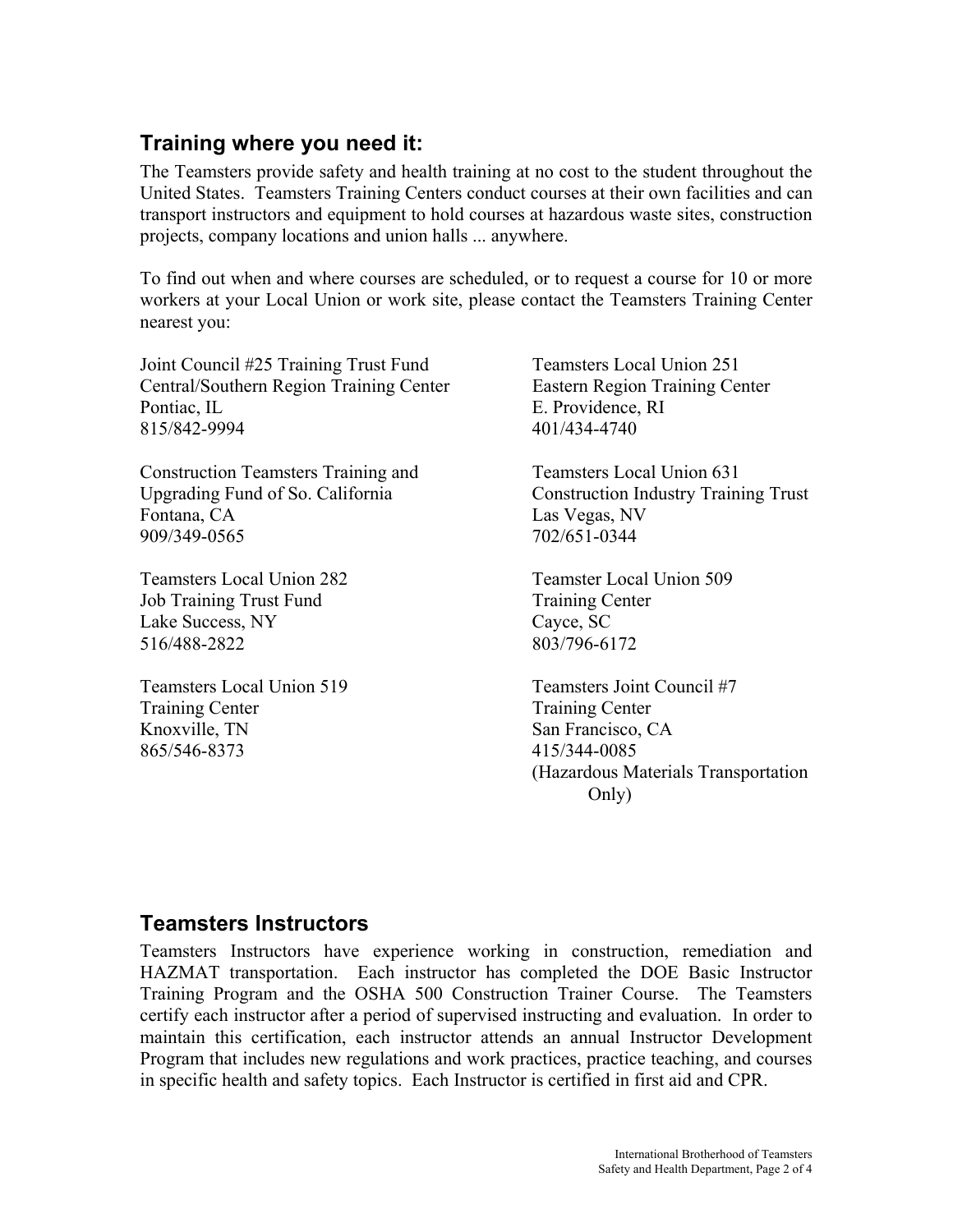## **Courses for Hazardous Waste Workers:**

#### ◆ **40-Hour Basic Hazardous Waste Worker Course**

OSHA requires this course for workers on hazardous waste sites. The course includes classroom learning and realistic hands-on activities. Workers practice remediation and decontamination activities while wearing the proper respirator and protective clothing. Upon successful completion of this course, each worker receives a "40-Hour Card" that certifies the worker to do hazardous waste work for 12 months, at which time OSHA requires the worker to take a Refresher Course.

#### ◆ **8-Hour Hazardous Waste Refresher Course**

This is the annual Refresher Course that OSHA requires for hazardous waste workers. The course reviews material from the 40-Hour Basic Course, discusses lessons learned from accidents, and presents new procedures and regulatory changes. Upon successful completion of this course, each worker receives an "8- Hour Refresher Card" that certifies the worker to continue hazardous waste work for another 12 months.

## **Courses for Drivers, Dock and Warehouse Workers who Handle Hazardous Materials (HAZMAT):**

#### ◆ **4-Hour Hazardous Materials Transportation Awareness Course**

DOT requires this course for all workers involved in the transportation of hazardous materials. This course also complies with the requirements of OSHA for emergency responders at the awareness level, which means any driver, dock hand or warehouse worker who might be the first to notice a HAZMAT leak or spill. The course teaches workers to identify hazardous materials, to recognize HAZMAT incidents, to protect themselves and to provide information to more highly trained responders. Upon successful completion of this course, each worker receives a "DOT HAZMAT Awareness Card."

#### ◆ **16-Hour Emergency Responder - Operations Level Course**

OSHA requires this course for warehouse or freight workers who respond to a HAZMAT incident in a manner beyond that allowed awareness-trained workers. The course includes classroom learning and realistic hands-on defensive response techniques. Upon successful completion of this course, each worker receives an "Operation Level Card" that certifies the worker as an emergency responder operations level.